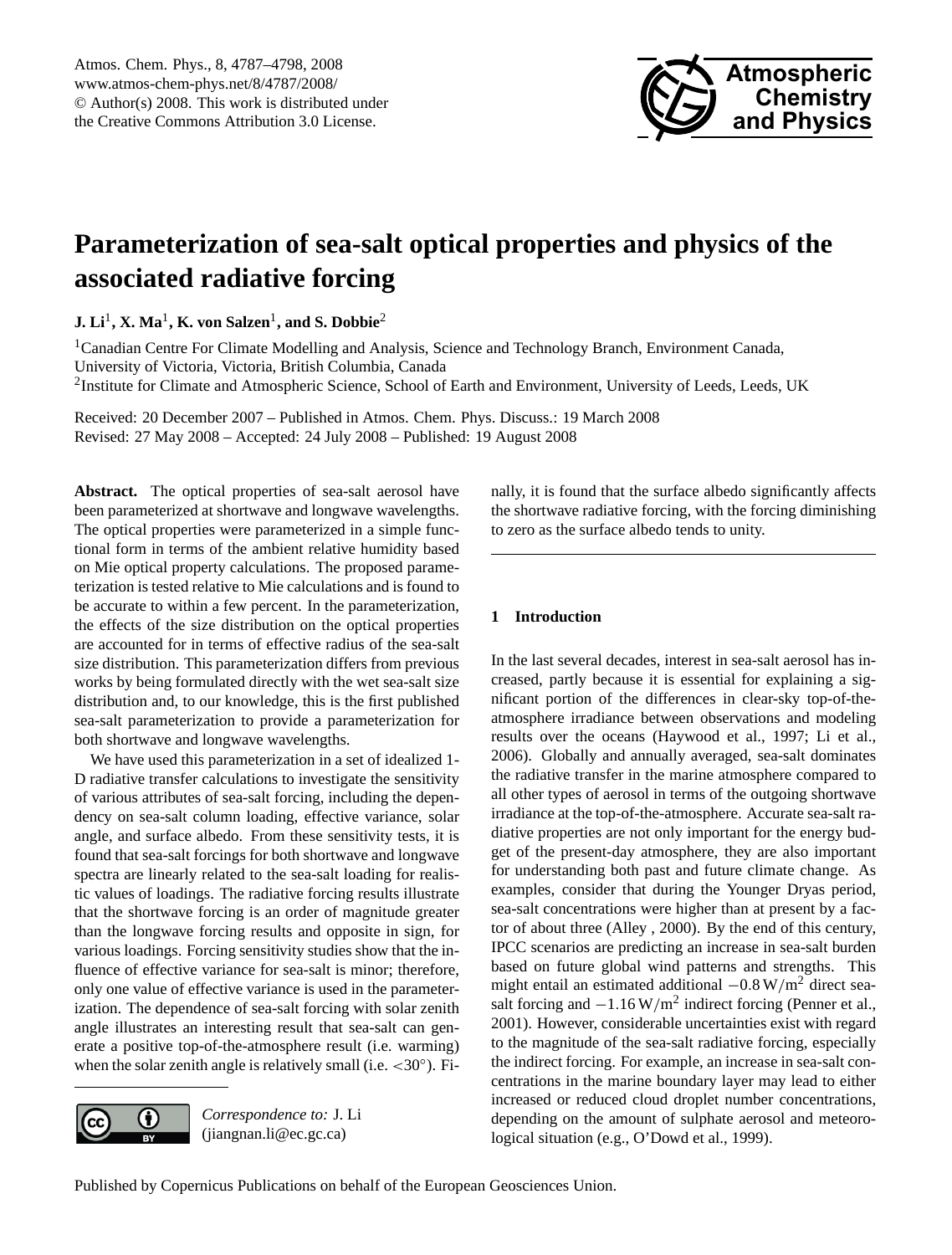

<span id="page-1-0"></span>Azores (331.37, 38.53), Ascension Is. (345.60,  $-7.97$ ), Barbados the same as that assu (300.50, 13.17), Nauru (166.90,  $-0.52$ ), Tahiti (210.40,  $-17.57$ ), cussions of sea-salt  $\alpha$  Gadeloup (298.50, 16.32), Midway Is. (182.63, 28.20). In Lewis and Schwa **Fig. 1.** Upper panel, aerosol size distributions from AERONET for all stations. Lower panel for stations only over ocean with for sites: Bermuda (longitude 295.32, latitude 32.37), Lanai (203.02, 20.82),

Chýlek, [1997\)](#page-11-0), no parameterization of sea-salt optical prop-The radiative forcing from sea-salt affects a variety of processes such as sensible and latent heat fluxes and consequently the static stability of the atmosphere and its general circulation. Although, shortwave parameterizations of seasalt optical properties exist [\(Dobbie et al.,](#page-10-5) [2003;](#page-10-5) [Winter and](#page-11-0) erties appear in the literature for the longwave yet, as they do for example for sulphates [\(Li and Min,](#page-10-6) [2002\)](#page-10-6) and black car-bon and organic carbon (Bäumer et al., [2007\)](#page-10-7). Dobbie et al.'s approach is based on a two-mode scheme which separates the sea-salt size distribution into separate particle size categories for accumulation mode and coarse mode sea-salt. Here, a new parameterization for sea-salt longwave and shortwave optical properties is proposed. The approach is based on the assumption of variable sea-salt size distributions and an updated treatment of shortwave optical properties. Sea-salt particles grow (shrink) in size as relative humidity increases

(decreases) [\(Tang et al.,](#page-11-1) [1997\)](#page-11-1) changing not only size but also the water: solute ratio (and hence refractive index). A key aspect of the work has been to provide an accurate representation of the response of sea-salt optical properties and radiative forcings to changes in relative humidity. In many models, aerosol optical properties are either fixed or based on the dry aerosol size distribution for two specified particle size modes with a corresponding growth factor taken at a representative humidity. In contrast, it is proposed here to directly consider the size distribution of the wet sea-salt aerosol particles for optical properties. This method has the advantage over previous methods in that it is more precisely based on the underlying physics related to the sea-salt size distribution.

To understand the physics for the aerosol radiative forcing, we implemented the proposed parameterization scheme in a 1D column radiative transfer model. We investigated the sensitivity of the simulated forcing to variations in effective radius, effective variance, surface albedo and solar zenith angle. In contrast to other studies based on global climate models, this approach allows a more rigorous evaluation of fundamental aspects of sea-salt radiative forcing.

## **2 Sea-salt growth rate and size distribution**

Sea-salt is generated at the ocean surface by various processes, including bubble bursting and the generation of spume droplets. The bursting of bubbles and subsequent ejection of jet droplets into the air represents a major source of sea-salt particles. The jet droplets are solutions of water and sodium chloride and other minor inorganic and organic compounds. In this study, the sea-salt composition is the same as that assumed by [\(Tang et al.,](#page-11-1) [1997\)](#page-11-1). Further discussions of sea-salt production and properties can be found in [Lewis and Schwartz](#page-10-8) [\(2004\)](#page-10-8).

After injection, the solution droplets will either grow or evaporate until thermodynamic equilibrium with the atmosphere is reached or fall back to the sea. As the particle size varies with respect to the environmental relative humidity, the concentrations of the solutes in the aerosol particles will vary accordingly, affecting the aerosol mass density, surface tension, refractive indexes, and optical properties.

The wet size distribution of sea-salt aerosol is often approximated by a log-normal distribution [\(Fitzgerald](#page-10-9) , [1975\)](#page-10-9), i.e.,

$$
n(r) = \frac{dN}{dr} = \frac{N_0}{\sqrt{2\pi}r\ln\sigma} \exp\left[-\frac{(\ln r - \ln r_0)^2}{2(\ln\sigma)^2}\right].
$$
 (1)

In Eq. (1), r is the radius of the aerosol particle,  $N_0$  is the total number density,  $r_0$  is the geometric mean radius and  $\sigma$ is the geometric standard deviation. The effective radius and effective variance for the log-normal distribution are easily obtained as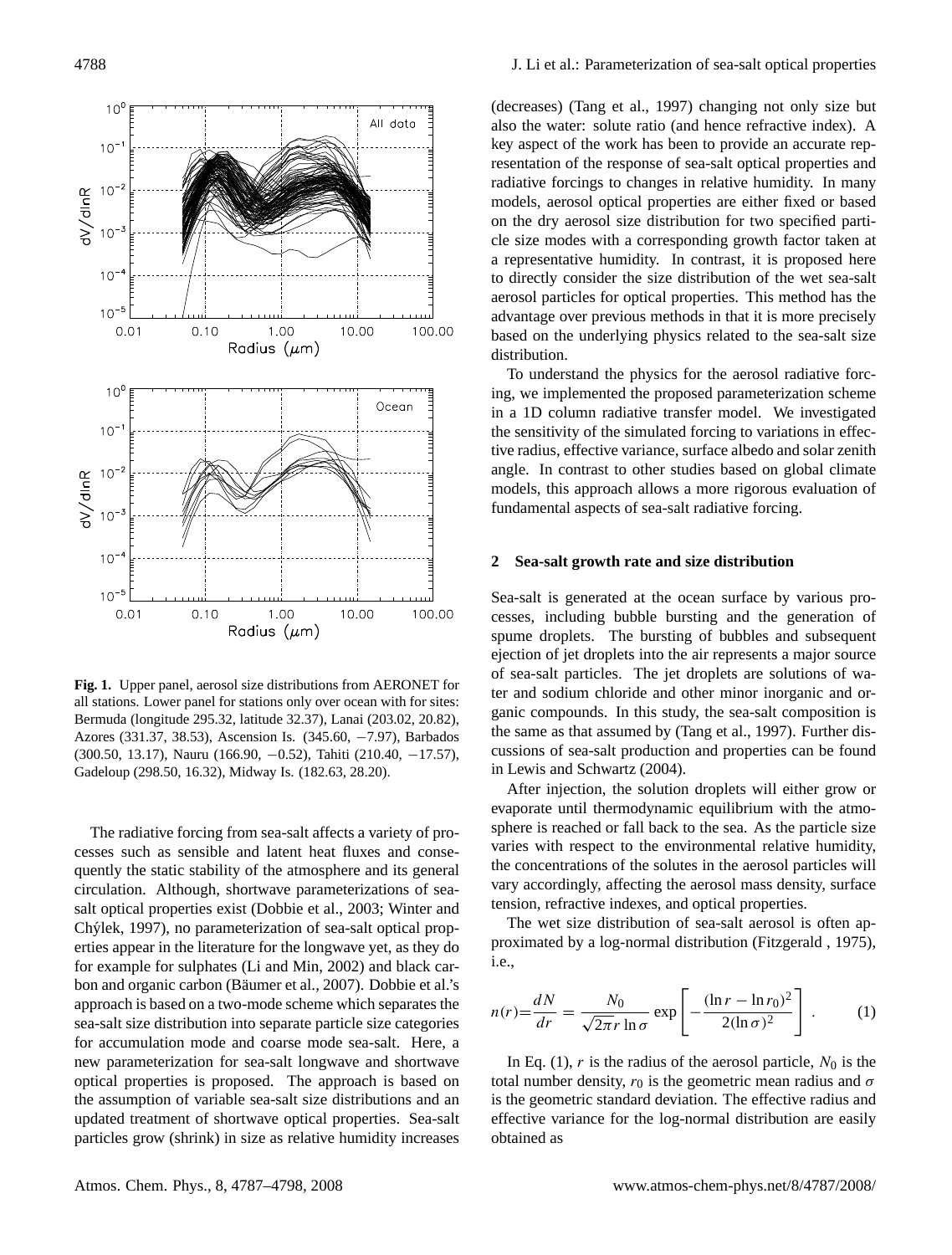$$
r_{\rm e} = \frac{\int_0^\infty n(r) \, r^3 \, dr}{\int_0^\infty n(r) \, r^2 dr} = r_0 \exp[2.5(\ln \sigma)^2]
$$
 (2)

and

$$
v_{\rm e} = \frac{\int_0^\infty (r - r_{\rm e})^2 r^2 n(r) \, dr}{r_{\rm e}^2 \int_0^\infty r^2 n(r) \, dr} = \exp[(\ln \sigma)^2] - 1. \tag{3}
$$

In the Canadian Centre for Climate Modelling and Analysis (CCCma) GCM, the sulphate aerosol size distribution has previously been simulated based on a bin method [\(Ma and](#page-10-10) [von Salzen,](#page-10-10) [2006\)](#page-10-10) and also based on the more efficient piecewise log-normal approximation (PLA) method [\(von Salzen,](#page-11-2) [2006\)](#page-11-2). According to the PLA method, pieces of different lognormal distributions are used within separate sections of the particle size spectrum for a realistic and flexible representation of aerosol size distributions. A smaller number of size sections can be used in simulations with the PLA method compared to the bin method. This results in a numerically more efficient and accurate treatment of aerosol size distributions in atmospheric models.

In Fig. [1,](#page-1-0) the upper panel shows observed aerosol size distributions according to AERONET [\(Holben et al.,](#page-10-11) [1998\)](#page-10-11) for a large number of sites around the world. The lower panel only shows the results for ocean sites. An important feature for the observed size distribution in Fig. [1](#page-1-0) is the bi-modal shape. The small mode typically corresponds to sulfate aerosol and sea-salt (from the bursting bubble film), and the large mode to sea-salt (from jet and spume sources) and mineral dust. From the available observations it is not straightforward to distinguish between different types of aerosol, including seasalt. In addition, simulated sea-salt distributions from an experimental version of the CCCma AGCM are shown in Ma et al. (2008) for the same locations as the AERONET observations in Fig. [1.](#page-1-0) It is found that the simulated sea-salt distribution matches reasonably well with the large mode distributions from the AERONET observations, especially for the ocean sites.

Figure [2](#page-2-0) shows vertical profiles of the wet aerosol effective radius and effective variance for globally averaged values over oceans based on simulations with CCCma AGCM. The simulated effective radius generally decreases with height owing to aerosol sedimentation and deposition processes. The globally averaged values of the effective radii have a wide range from approximately 1 to  $3.5 \mu$ m. The range is even larger for individual grid-points in the simulation. In contrast, the global mean effective variance has a relatively small range of variation in the lower atmosphere.

In previous studies the dry sea-salt can be categorized into two modes, an accumulation mode with  $r_e$ =0.732  $\mu$ m and a coarse mode with  $r_e = 6.13 \mu$ m, both with the same  $v_e = 0.65$ , based on climatologically representative results [\(Koepke et](#page-10-12) [al.,](#page-10-12) [1997\)](#page-10-12), in which the mass proportion in the coarse mode is



<span id="page-2-0"></span>tion (right panel) for wet sea-salt particles taken from GCMs calcupanel) and concentration (right panel) for wet sea-salt particles taken from GCMs calculations. **Fig. 2.** Vertical profiles of the oceanic global mean effective radius (left panel), effective variance (middle panel) and concentralations.

dry coarse mode effective size for sea-salt assumed above. considered much larger than for the accumulation mode. We note that the AERONET results in Fig. [1](#page-1-0) show wet sizes and yet the wet observed sea-salt effective radius is similar to the Assuming the dry size and applying a humidity growth factor, that can be between about 1.5–5 (based on Eq. 5), the set of coarse modes for dry sea-salt will estimate the wet size that is unreasonably large.

For the growth of aerosol particles, the growth factor,  $\eta$ , is defined as the ratio of the aerosol particle radius  $r$  at a specified  $H$  (the relative humidity normalized to unity) to the radius of the corresponding dry aerosol  $r_d$ ,

$$
\frac{r}{r_{\rm d}} = \eta(r_{\rm d}, \mathcal{H})\,. \tag{4}
$$

However, for dry particle size larger than  $0.1 \mu m$  the dependence of the wet growth on dry size becomes very weak except for  $H$  close to 100%. All dry sizes studied show significant growth factors relative to dry, even for moderate  $H$ values, it is just that some variation of the growth dependence with initial dry size is noted for small aerosol sizes and high humidities. Therefore, the growth factor is simplified as  $\eta(\mathcal{H})$ . According to [Lewis and Schwartz](#page-10-8) [\(2004,](#page-10-8) [2006\)](#page-10-13), the bulk sea-salt growth factor is represented as

$$
\eta(\mathcal{H}) = \left(\frac{\rho_d}{\rho} \frac{1}{x}\right)^{1/3} \tag{5}
$$

where  $\rho$  is the solution density for sea-salt particle,  $\rho_d$  is the density for dry sea-salt,  $\rho_d = 2.24$  g cm<sup>-3</sup> is assumed, x is the solute weight fraction. Following [Tang et al.](#page-11-1) [\(1997\)](#page-11-1), the solute weight fraction can be obtained from relative humidity through iteration, with the assumption that the relative humidity equals the water activity, since the surface tension contribution is generally negligible for the  $H$  and particle size under consideration [\(Lewis,](#page-10-14) [2008\)](#page-10-14). Then the solution density is determined by the solute weight fraction based on [Tang et al.](#page-11-1) [\(1997\)](#page-11-1).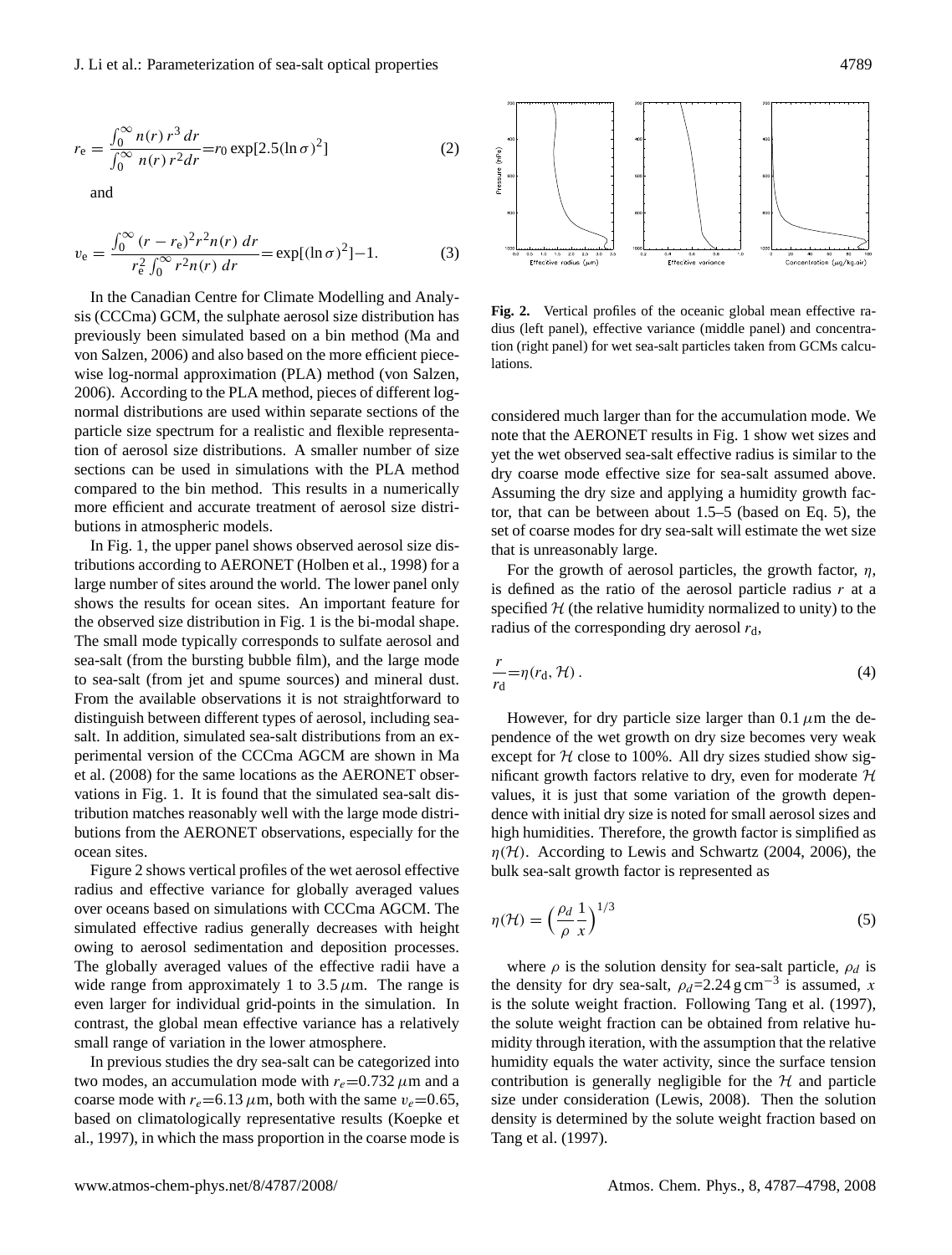It is useful to consider the relationship between dry and wet particle sizes. The number of dry particles in the interval from  $r_d$  to  $r_d + dr_d$  is required to equal the number of wet particles in the interval from r to  $r+dr$ . That is,  $n_d(r_d)d\,r_d=n(r)dr$ . Consequently, the wet size distribution,  $n(r)$ , is related to the dry size distribution,  $n_d(r_d)$ , in the following way

$$
n_d(r_d) \rightarrow n(r) = n_d(r/\eta) \frac{d(r/\eta)}{dr} . \tag{6}
$$

As the particles grow, the wet size distribution,  $n(r)$ , shifts toward larger radius sizes. If we assume the dry particle size distribution adheres to the log-normal distribution, then the wet size distribution will be distorted (e.g. stretching) from the log-normal form for the dry particles, and vice versa.

A wet particle size weighted physical quantity  $F(r)$  (e.g. extinction) can be calculated directly

$$
\bar{F} = \int_0^\infty F(r)n(r) dr/N_0.
$$
\n(7)

Based on Eq. (6), the manner in which the wet size distribution is related to the dry size distribution is specified, and  $F(r)$  also can be calculated through the dry size distribution,

$$
\bar{F} = \int_0^\infty F(\eta r_\mathrm{d}) n_d(r_\mathrm{d}) \, dr_\mathrm{d}/N_0 \,. \tag{8}
$$

The assumption that  $\eta$  is only a function of  $H$ , according to Eq. (5) in combination with Eq. (6), leads to

$$
r_{\rm e} = \frac{\int_0^\infty n(r)r^3 dr}{\int_0^\infty n(r)r^2 dr} \approx \frac{\eta^3 \int_0^\infty n_d(r_d)r_d^3 dr_d}{\eta^2 \int_0^\infty n_d(r_d)r_d^2 dr_d} = \eta r_{d\,e} \tag{9}
$$

where  $r_{d}$  e is the effective radius for dry size distribution. It can be easily shown that  $v_e \approx v_{de}$ , where  $v_{de}$  is the effective variance for the dry aerosol.

Although physical properties can in principle be obtained for wet particle size distributions based on dry particle size distributions according to Eq. (8), this can be problematic for modeling. First, sea-salt particle sizes are considerably different from dry particle sizes at typical atmospheric relative humidities. The conversion from dry to wet sizes therefore needs to be sufficiently well known for accurate results. Further, the assumption of particle effective sizes in radiation calculations should be consistent with assumptions required for simulations of atmospheric transport processes, including sedimentation. Second, a radiation sea-salt optical property parameterization based on a limited number of dry sizes will not adequately represent the physics (growth and associated optical properties) well for much of the potentially diverse range of effective radii that sea-salt can attain between the parameterization effective dry sizes. Using a parameterization based on a few dry effective sizes generally results in inadequate results for optical properties when the effective size is between the parameterization's chosen sizes when used in conjunction with a limited number of interpolation points (see detailed discussion for Figs. [4](#page-6-0) and [5\)](#page-7-0). Therefore it appears to a be a natural choice to directly calculate sea-salt optical properties based on wet size distributions in models.

In the early stages of aerosol climate modeling, it was not possible to predict the wet size distribution of sea-salt. At best, different fixed dry modes were considered. For example, the parameterization [\(Dobbie et al.,](#page-10-5) [2003\)](#page-10-5) was based on  $r_{de}$ . Today, more climate models are able to simulate the full wet size distribution, thus parameterizations for sea-salt optical properties should be consistent with the simulated wet sea-salt size distribution.

Based on the above argument, we propose a new approach which directly uses the wet particle distribution. Under the assumption of equilibrium, the growth factor can be calculated through the bulk scheme [\(Lewis and Schwartz,](#page-10-8) [2004,](#page-10-8) [2006\)](#page-10-13) to obtain the droplet density and growth rate based on [Tang et al.](#page-11-1) [\(1997\)](#page-11-1). This allows the determination of the molar weights of the dry aerosol and water in the wet particles. Accordingly, the refractive index for the wet particles can be determined as the mean of the molar mixing weighted refractive indexes for the dry particle and water [\(Tang et al.,](#page-11-1) [1997;](#page-11-1) [Wang and Martin,](#page-11-3) [2006\)](#page-11-3). The refractive index for water and sea-salt are based on [Volz](#page-11-4) [\(1972\)](#page-11-4); [Hale et al.](#page-10-15) [\(1973\)](#page-10-15); [Shettle](#page-10-16) [and Fenn](#page-10-16) [\(1979\)](#page-10-16).

#### **3 Parameterization of sea-salt optical properties**

The sea-salt optical properties typically required in radiative transfer calculations are the extinction coefficient, single scattering albedo and asymmetry factor for shortwave radiation and specific absorption coefficient for the longwave calculations.

The sea-salt optical depth is

$$
\tau = WAC \, l\psi \tag{10}
$$

where  $l$  is the geometrical path length, WAC is the wet aerosol content given by

$$
\text{WAC} = \frac{4\pi}{3} \int \rho_a n(r) r^3 dr \tag{11}
$$

where  $\rho_a$  is the mass density of the wet aerosols. WAC l is the aerosol loading. In Eq. (7)  $\psi$  is the specific extinction

$$
\psi = \frac{\pi \int Q_{\text{ext}}(\lambda, r) r^2 n(r) dr}{\text{WAC}} , \qquad (12)
$$

where  $Q_{\text{ext}}$  is the extinction efficiency. The single scattering albedo,  $\omega$ , specifies the fraction of total radiation interacting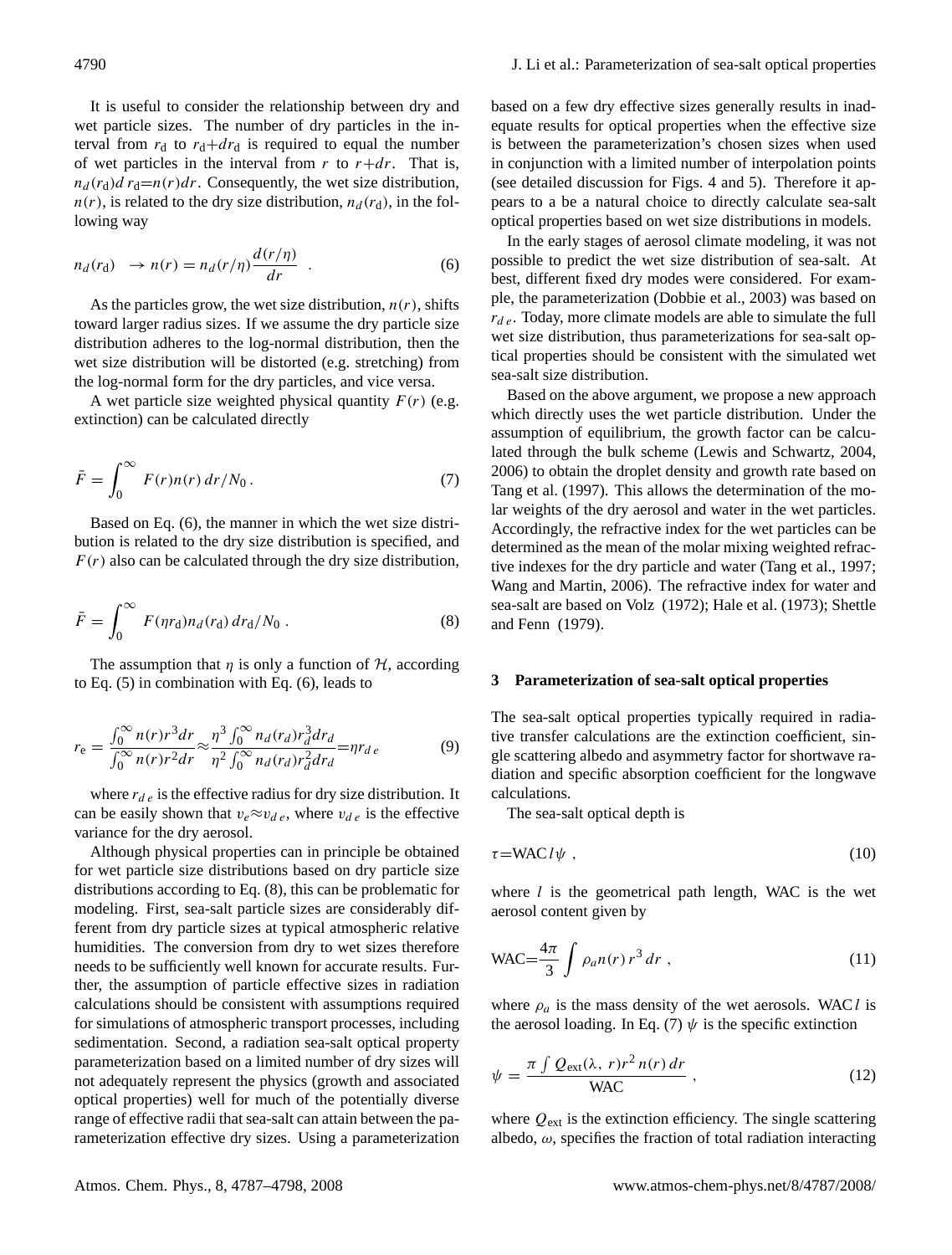with a particle through scattering and absorption processes. It is defined as

$$
\omega = \frac{\int Q_{\text{sca}}(\lambda, r) r^2 n(r) dr}{\int Q_{\text{ext}}(\lambda, r) r^2 n(r) dr}, \qquad (13)
$$

where  $Q_{\text{sca}}$  is the scattering efficiency.

The phase function, P, describes the angular distribution of scattered photons for scattering events. The normalized phase function is given by

$$
P(\theta, \lambda) = \frac{\frac{\lambda^2}{2\pi^2} \int (i_1(\theta, r, \lambda) + i_2(\theta, r, \lambda)) n(r) dr}{\int Q_{\text{scal}}(\lambda, r) r^2 n(r) dr}, \qquad (14)
$$

where  $\theta$  is the scattering angle and  $i_1$  and  $i_2$  are the squares of the vertical and horizontal scattering amplitudes, respectively. The asymmetry factor is g, which is the integrated phase function weighted by the cosine of the scattering angle, and equates to one third of the first moment of the Legendre expansion of the phase function.

For the infrared, since the scattering is very weak, the radiative transfer equation can be dramatically simplified [\(Li,](#page-10-17) [2002;](#page-10-17) Bäumer et al., [2007\)](#page-10-7) and only the absorptance depth,  $\kappa$ =WAC lξ, is required, where ξ is the specific absorptance with

$$
\xi = \psi(1 - \omega) \tag{15}
$$

Equations  $(11)$ – $(14)$  are different from the corresponding formulae in [Li et al.](#page-10-18)  $(2001)$ , [Li and Min](#page-10-6)  $(2002)$ , and Bäumer [et al.](#page-10-7) [\(2007\)](#page-10-7), since this work is directly based on the wet particle distribution. The upper bound in integrations for Eqs. (11)–(14) are set as  $25\mu$ m [\(Lewis and Schwartz,](#page-10-8) [2004\)](#page-10-8).

The parameterization is based on five specified values for the effective radii for wet sea-salt size  $(0.732 \,\mu \text{m}, 1.75 \,\mu \text{m})$ , and 2.75  $\mu$ m, 4.0  $\mu$ m, and 6.13  $\mu$ m). To obtain the optical properties for other values of effective radius, a Lagrangian interpolation technique can be employed.

It was generally believed that the variation in optical properties for effective variance is smaller than that for the effective radius. The corresponding radiative impact is also small for changes in the effective variance. As shown in Fig. [2,](#page-2-0) GCM results present a relatively small variation in the effective variance for sea-salt in the atmosphere. According to the simulation results, in the lower troposphere the value of the sea-salt effective variance is generally larger than the commonly used value of 0.65, which was suggested by the simple two mode dry sea-salt scheme. The sensitivity of the sea-salt radiative forcing to observed variations in the effective variance will be discussed in a later section.

In the development of the parameterization, the humidity was considered to range from  $H=0.45$  to  $H=0.99$ . The crystallization point for sea-salt is at about  $H=0.45$ . Therefore, for humidity below  $H=0.45$  the sea-salt is considered to be dry. The parameterization for dry sea-salt optical properties

**Table 1.** Coefficients for the sea-salt parameterization in Eq. (16)– (18) for 4 band scheme.

| $r_{e}$        | i              | $a_1^i$<br>$(m^2g-1)$ | $a^i_{\gamma}$<br>$(m^2\tilde{g}^{-1})$ | $a_3^i$<br>$(m^{2g-1})$ | $b_1^i$    | $b_2^i$    | $c_1^i$ | $c_2^i$  |
|----------------|----------------|-----------------------|-----------------------------------------|-------------------------|------------|------------|---------|----------|
| $(\mu m)$      |                |                       |                                         |                         |            |            |         |          |
| 0.732          | 1              | 1.510                 | 8.619e-1                                | $-1.619e-2$             | 1.117e-7   | 4.438e-8   | .7482   | 4.828e-2 |
|                | $\overline{2}$ | 1.378                 | $6.081e-1$                              | $-1.190e-2$             | 1.140e-5   | $6.103e-6$ | .7558   | 4.413e-2 |
|                | 3              | .9634                 | 3.001e-1                                | $-6.526e-3$             | 7.928e-4   | 5.915e-4   | .7453   | 3.943e-2 |
|                | $\overline{4}$ | .4491                 | 1.384e-1                                | $-3.318e-3$             | 1.964e-1   | $1.202e-1$ | .6992   | 9.346e-3 |
|                |                |                       |                                         |                         |            |            |         |          |
| 1.75           | 1              | .5659                 | $3.652e-1$                              | $-6.879e-3$             | 2.769e-7   | 1.347e-7   | .7635   | 3.531e-2 |
|                | 2              | .6226                 | 3.835e-1                                | $-7.186e-3$             | 2.704e-5   | 9.128e-6   | .7544   | 4.505e-2 |
|                | 3              | .6251                 | 3.195e-1                                | $-6.057e-3$             | 1.397e-3   | 6.123e-4   | .7630   | 4.808e-2 |
|                | $\overline{4}$ | .4818                 | $1.621e-1$                              | $-3.428e-3$             | 1.466e-1   | 6.311e-2   | .7827   | 3.069e-2 |
|                |                |                       |                                         |                         |            |            |         |          |
| 2.75           | 1              | .3410                 | 2.177e-1                                | $-4.115e-3$             | 4.179e-7   | 2.752e-7   | .7854   | 2.749e-2 |
|                | $\overline{c}$ | .3689                 | 2.382e-1                                | $-4.491e-3$             | 4.565e-5   | 1.441e-5   | .7622   | 3.707e-2 |
|                | 3              | .3984                 | 2.382e-1                                | $-4.454e-3$             | 2.218e-3   | 7.855e-4   | .7616   | 4.748e-2 |
|                | $\overline{4}$ | .3797                 | 1.584e-1                                | $-3.048e-3$             | 1.497e-1   | 4.436e-2   | .8000   | 3.921e-2 |
|                |                |                       |                                         |                         |            |            |         |          |
| $\overline{4}$ | 1              | .2291                 | 1.447e-1                                | $-2.735e-3$             | 5.689e-7   | 4.658e-7   | .8036   | 2.442e-2 |
|                | $\overline{2}$ | .2420                 | 1.556e-1                                | $-2.948e-3$             | 6.834e-5   | 2.253e-5   | .7783   | 2.926e-2 |
|                | 3              | .2619                 | 1.669e-1                                | $-3.129e-3$             | 3.323e-3   | 1.091e-3   | .7653   | 4.247e-2 |
|                | $\overline{4}$ | .2772                 | 1.385e-1                                | $-2.550e-3$             | $1.643e-1$ | 3.287e-2   | .8072   | 4.410e-2 |
|                |                |                       |                                         |                         |            |            |         |          |
| 6.13           | 1              | .1506                 | 9.445e-2                                | $-1.786e-3$             | 8.133e-7   | 7.309e-7   | .8195   | 2.357e-2 |
|                | 2              | .1562                 | 9.888e-2                                | $-1.876e-3$             | 1.019e-4   | 3.670e-5   | .8000   | 2.391e-2 |
|                | 3              | .1653                 | 1.067e-1                                | $-2.013e-3$             | 5.079e-3   | 1.707e-3   | .7795   | 3.384e-2 |
|                | $\overline{4}$ | .1810                 | 1.055e-1                                | $-1.929e-3$             | 1.914e-1   | 2.375e-2   | .8147   | 4.527e-2 |

is also provided based on the same effective radii and effective variances as for the wet case.

For the optical properties in the shortwave range, the wavelengths from 0.2 to  $4\mu$ m are considered, with 25 single wavelength results. In the infrared, wavelengths from 4 to  $1000 \mu$ m are considered, with 39 single wavelength results. Aerosol optical properties as functions of wavelength are much smoother than gaseous optical properties. Therefore, even in a correlated k-distribution model, the aerosol optical properties are treated based on the band averaged results. For shortwave radiation, the band average is obtained through a weighting of the results for each single wavelengths by the incoming shortwave spectrum at the top of the atmosphere. A weighting at the top of the sea-salt layer could also be considered but variations in sea-salt layer height and variations in the gaseous concentrations make this a considerable task with minimal benefit.

The band averaged specific extinction coefficient, single scattering albedo and asymmetry parameter for each band, *i*, are parameterized in the following way:

$$
\psi_i = a_1^i + a_2^i \mathcal{H} + \frac{a_3^i}{(\mathcal{H} - 1.05)}
$$
\n(16)

$$
1 - \omega_i = b_1^i + b_2^i \mathcal{H}
$$
\n<sup>(17)</sup>

$$
g_i = c_1^i + c_2^i \mathcal{H},\qquad(18)
$$

The form of the parameterizations are chosen because of their simple form. The parameterization coefficients  $a_n^i$ ,  $b_n^i$ , and  $c_n^i$  are obtained by least squares fitting to the exact Mie calculation results. For each value of a reference effective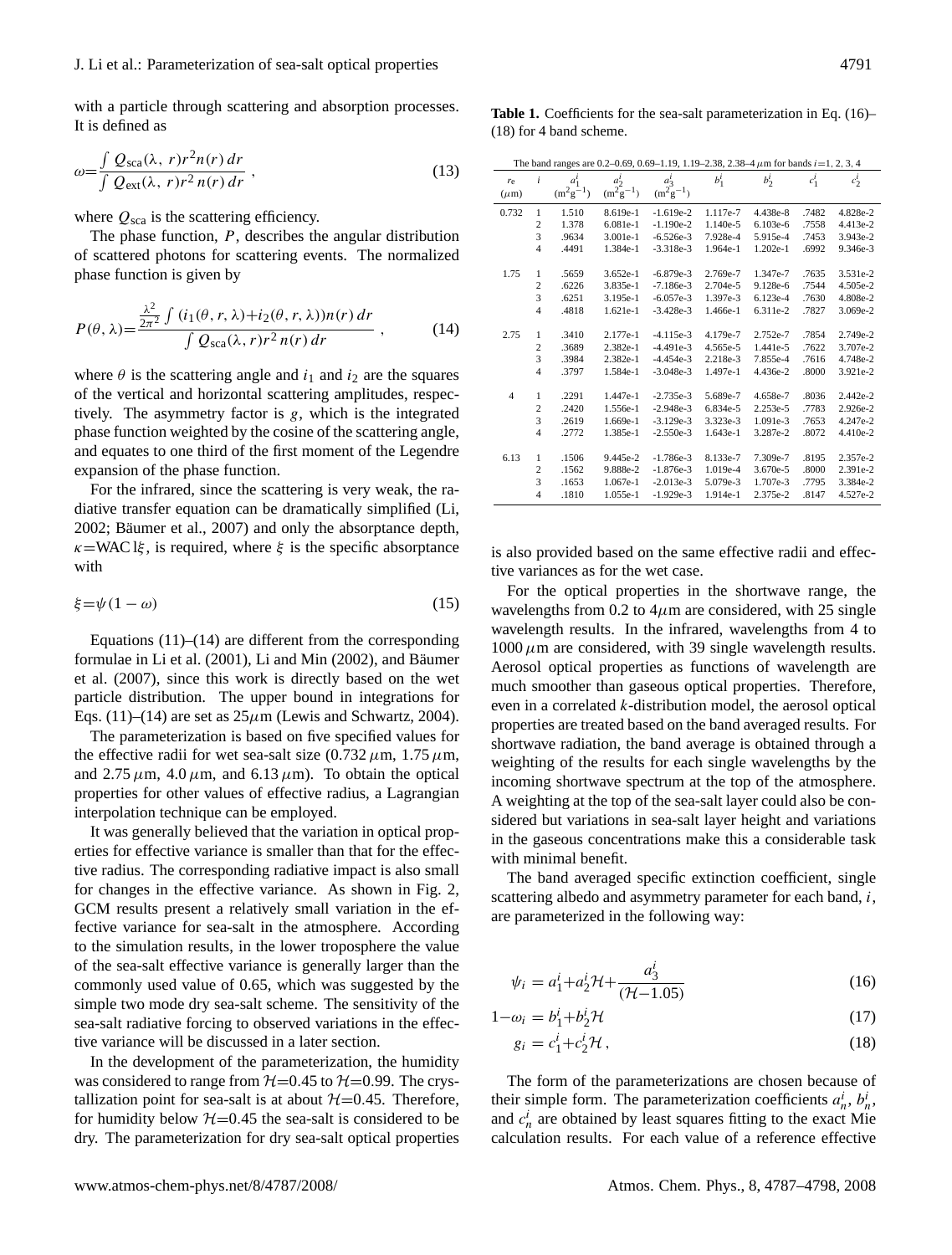

<span id="page-5-0"></span>functions of relative humidity for sea-salt. Two effective radii are considered as  $r_e=1.5\mu$ m (left column) and  $r_e=3\mu$ m (right column), both for an effective variance  $v_e$ =0.65. The theoretical calculations are shown as solid lines and the results by the proposed parameterization with a 5-point Lagrangian interpolation are indicated by dotted lines. Note, any bias is due to the interpolation scheme and **Fig. 3.** The variation of the optical properties of specific extinction coefficient, single scattering co-albedo and asymmetry parameter as not due to the fitting at parameterization effective sizes. Circles identify dotted and solid lines for the same band.

 $\omega_i$  and  $g_i$  is provided. Results for  $a_n^i$ ,  $b_n^i$ , and  $c_n^i$  are shown in radius and each effective variance, a group of values for  $\psi_i$ , Table 1 for a 4 band scheme. The variation of  $1 - \omega_i$  and g are relatively smaller compared to  $\psi_i$ , therefore linear fitting can produce accurate results with relative error less than 1%.

Similar to the treatment for shortwave radiation, a band averaged weighted mean is applied to the longwave parameterization. The average value of specific absorptance for band  $i$  is defined as,

$$
\xi_i = \int_{\Delta\lambda_i} \xi_\lambda B_\lambda(T) d\lambda / \int_{\Delta\lambda_i} B_\lambda(T) d\lambda . \tag{19}
$$

where  $B_{\lambda}(T)$  is the Planck function at wavelength  $\lambda$ , T is the temperature and  $\Delta \lambda_i$  is the spectral interval for band i. Eq. (19) is physically similar to the Chandraskhar mean.  $T=273 K$  is used in the weighting process since sea-salt is mostly located in the lower atmosphere. Similarly,  $\xi_i$  is parametrized as

$$
\xi_i = d_1^i + d_2^i \mathcal{H} + \frac{d_3^i}{(\mathcal{H} - 1.05)} \tag{20}
$$

In contrast to the shortwave case, in which the spectral range of the 4 band scheme is a popular choice [\(Dobbie et](#page-10-19) [al.,](#page-10-19) [1999\)](#page-10-19), there is significant variations in the band structures of different radiation algorithms for the longwave. Therefore, we do not provide any band averaged coefficients for the longwave (to obtain coefficients for individual band averaging, contact the corresponding author).

For shortwave wavelengths, it is found that the specific extinction shows a completely different behavior in response to changes in  $H$  for different values of the effective radius. However for the longwave, the behavior of specific absorptance in response to changes in  $H$  is very similar for different values of the effective radius. In the shortwave wavelength range, the ratio of the wavelength to particle size is small; while for the infrared the ratio is very large. From Mie theory the absorption is more sensitive to this ratio only when the ratio is small. We parameterize the longwave optical property based on the same five values of  $r_e$  in order to achieve the accurate result and consistency with the treatment for shortwave radiation.

It is found that the parameterized optical properties as functions of relative humidity match very well the results from exact Mie calculations for the five selected values of the effective radius  $r_e$ . The sea-salt optical properties for other values can be obtained through Lagrangian interpolation between the five values of  $r_e$  (Table 1). As an illustration, Figure [3](#page-5-0) shows interpolated results for sea-salt at  $r_e$ =1.5  $\mu$ m and  $r_e=3 \mu$ m, both with  $v_e=0.65$ . It is found that the interpolated results generally agree very well with Mie calculations. The relative error of specific extinction coefficient is within 2%. The relative error for the asymmetry factor in band 4 at  $r_e = 1.5 \mu m$  is within 0.4%. Overall, the results in Fig. [3](#page-5-0) illustrate that the simple parameterization developed here is able to provide accurate values for the optical properties at arbitrary values of  $r_e$ .

In Fig. [3,](#page-5-0) it is interesting to note that the specific extinction coefficient is largest for band 3. For aerosol with small size, usually the specific extinction is larger for smaller shortwave wavelength, thus the largest specific extinction would be expected to occur for band 1. We find this is true for the case with  $r_e$ =0.732; however for larger particle sizes, the back scattering becomes weaker and absorption becomes stronger. These two effects reduce the extinction at short wavelengths (where scattering is important) and enhance the extinction in the longer wavelengths (where absorption is important).

As mentioned above, in principle the aerosol optical properties can also be calculated based on dry size distributions according to Eq. (8). We can use the approximate relationship  $r_e \approx \eta r_{de}$  with  $\eta$  given by the parameterization shown in [Lewis and Schwartz](#page-10-13) [\(2006\)](#page-10-13) to determine optical properties in terms of  $r_{de}$ . Also, for a given  $r_{de}$ , the Lagrangian interpolation can be used to create the sea-salt optical properties based on the pre-calculated results for a number of  $r_{de}$ . On the other hand, the two mode dry scheme [Dobbie et al.](#page-10-5) [\(2003\)](#page-10-5)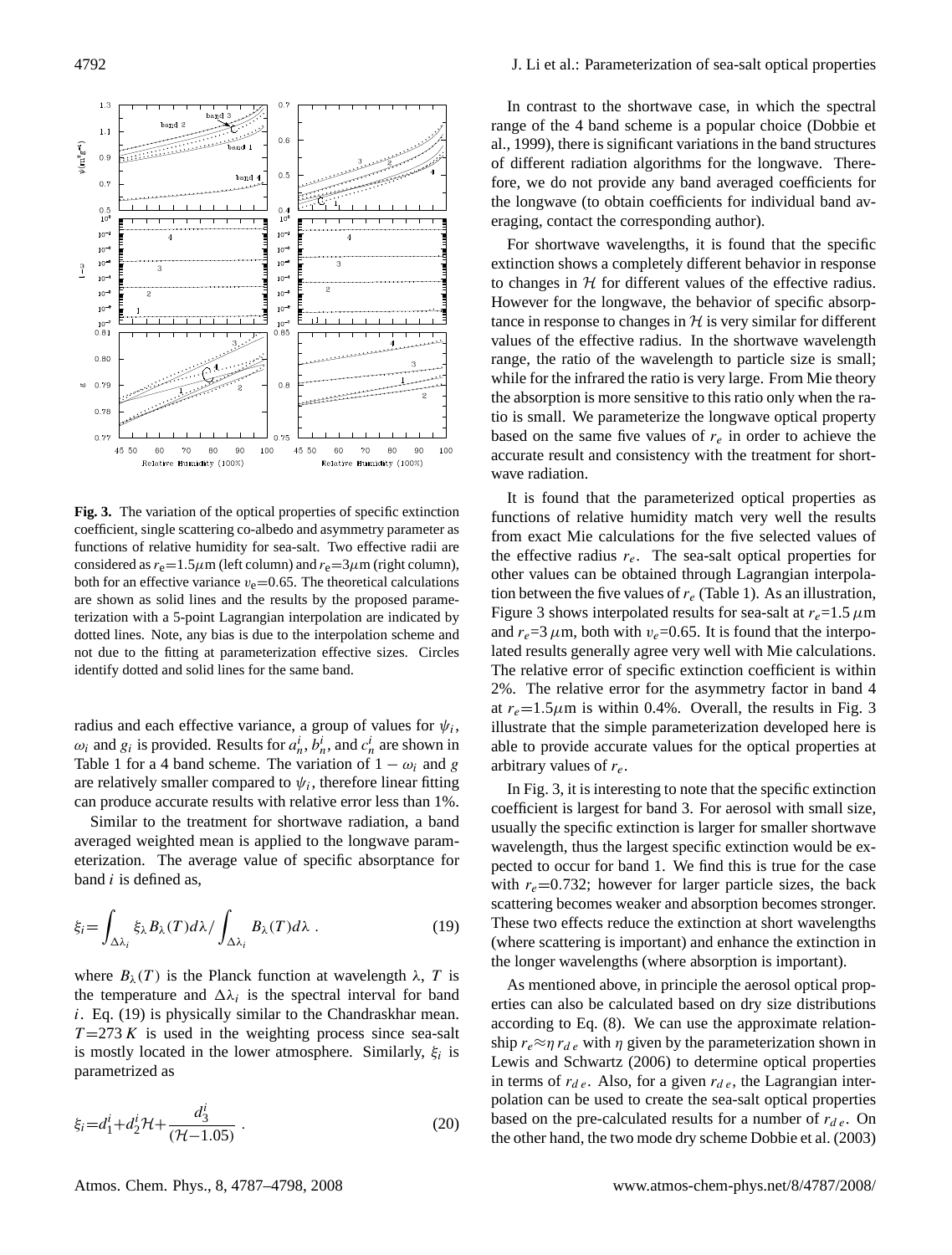cannot be expected to work in this case, since an interpolation based on only two points is not sufficiently accurate.

Here we used an 8-point Lagrangian interpolation method based on  $r_{de} = 0.35, 0.5, 0.732, 1.2, 1.75, 2.75, 4$  and 6.13  $\mu$ m. Note that this includes the values  $r_{de} = 0.732$  and  $6.13 \mu$ m which allows direct comparisons with results from the two mode dry scheme. Although more Lagrangian interpolation points are used than for the wet approach shown in Fig. [3,](#page-5-0) the results for the dry approach shown in Fig. [4](#page-6-0) are overall poor compared to Fig. [3.](#page-5-0) In Fig. [4,](#page-6-0) the errors are relatively small for the single scattering albedo and asymmetry factor, but errors are large for the specific extinction coefficient, especially for large values of  $H$ . Even the 8-point Lagrangian interpolation cannot produce sufficiently accurate results under these conditions. In order to obtain accurate results, a much higher number of interpolation points would be required. However, from the direct wet method, a few interpolation points can produce very accurate results.

These results give evidence that simulations of sea-salt optical properties in climate models should be directly based on the wet size distribution. While it is possible to determine optical properties for dry particles based on wet particles, the opposite is less straightforward.

#### **4 Physics of sea-salt radiative forcing**

In order to quantify the radiative impact of sea-salt, we use a one-dimensional radiative transfer model. A onedimensional radiative transfer model has the advantage over a General Circulation Model that it is much easier to analyze fundamental factors that determine the sea-salt direct forcing. More general results for sea-salt direct forcings in the global atmosphere were previously published by [Ma et al.](#page-10-20) [\(2008\)](#page-10-20).

The radiation algorithm of the Canadian Centre for Climate Modelling and Analysis is used here. This radiation model is a correlated k-distribution scheme for gaseous transmission [\(Li and Barker,](#page-10-21) [2005\)](#page-10-21). For shortwave radiation, water vapor,  $CO_2$ ,  $O_3$ ,  $CH_4$  and  $O_2$  are considered for gaseous transmission. For longwave radiation, water vapor,  $CO<sub>2</sub>$ ,  $O_3$ , CH<sub>4</sub>,  $O_3$ , CH<sub>4</sub>, N<sub>2</sub>O, CFC<sub>11</sub>, and CFC<sub>12</sub> are considered for gaseous transmission. For cloud and aerosol optical properties, there are 4 bands covering  $0.2-4 \mu$ m and 9 bands covering from  $4-1000 \mu m$ . We will present forcing calculations for standard atmospheric profiles for mid-latitude summer (MLS) and sub-Arctic winter (SAW) from [McClatchey](#page-10-22) [\(1972\)](#page-10-22). Selected shortwave and longwave radiative forcing results evaluated at the tropopause (200 mb) and surface will be presented. The sensitivity of forcing to the total loading, the surface albedo, the solar zenith angle and dependence of effective variance will be investigated.

First, the radiative forcing is calculated using the sea-salt effective radius, effective variance and concentration profiles shown in Fig. [2.](#page-2-0) The vertically integrated loading shown in Fig. [2](#page-2-0) is 0.136 gm−<sup>2</sup> . By converting the wet concentra-



<span id="page-6-0"></span>**Fig. 4.** The same as Fig. [3](#page-5-0) but parameterization is based on a dry aerosol size distribution with an 8-point Lagrangian interpolation.

tion to dry concentration using equilibrium theory, we obtain a global oceanic mean dry sea-salt loading of 0.0133 gm<sup>-2</sup>. This value is in good agreement with corresponding results from other models that were used in the AEROCOM project [\(Schulz et al.,](#page-10-23) [2006\)](#page-10-23). Note, that the concentration in Fig. [2](#page-2-0) is the oceanic global mean, which is supposed to be higher than the global mean result since the sea-salt concentration is much lower over land.

maximum sea-salt loading is generally less than  $0.2 \text{ gm}^{-2}$ In order to study the response of the forcing to the seasalt loading, the sea-salt loading is varied from 0 to 2.0 gm<sup>-2</sup> by scaling the concentration profile in Fig. [2.](#page-2-0) The observed [\(Holben et al.,](#page-10-11) [1998\)](#page-10-11). Results are shown in Fig. [5.](#page-7-0) The forcing is defined as the difference in the net radiative flux at 200 mb from two simulations, one with and the other without the aerosol. Also the forcing at surface is shown. In Fig. [5,](#page-7-0) the solar zenith angle is set to be 53◦ which represents the daily average value for the global mean. The surface albedo is set to 0.1.

It is shown in Fig. [5](#page-7-0) that for an oceanic global mean loading of 0.136 gm−<sup>2</sup> , the sea-salt shortwave radiative forcing at 200 mb and surface is about 10 Wm<sup>-2</sup>. The longwave forcing is about 1 Wm−<sup>2</sup> at the surface and negligible at 200 mb. It is interesting to note that the response in forcing is almost linearly related to the loading, even for the high loading value of  $0.5 \text{ gm}^{-2}$ .

Generally, the sea-salt optical depth in the simulations is very small, thus the radiative effect of sea-salt could in principle be treated as a perturbation. For sufficiently small perturbations, the response to a perturbed quantity is usually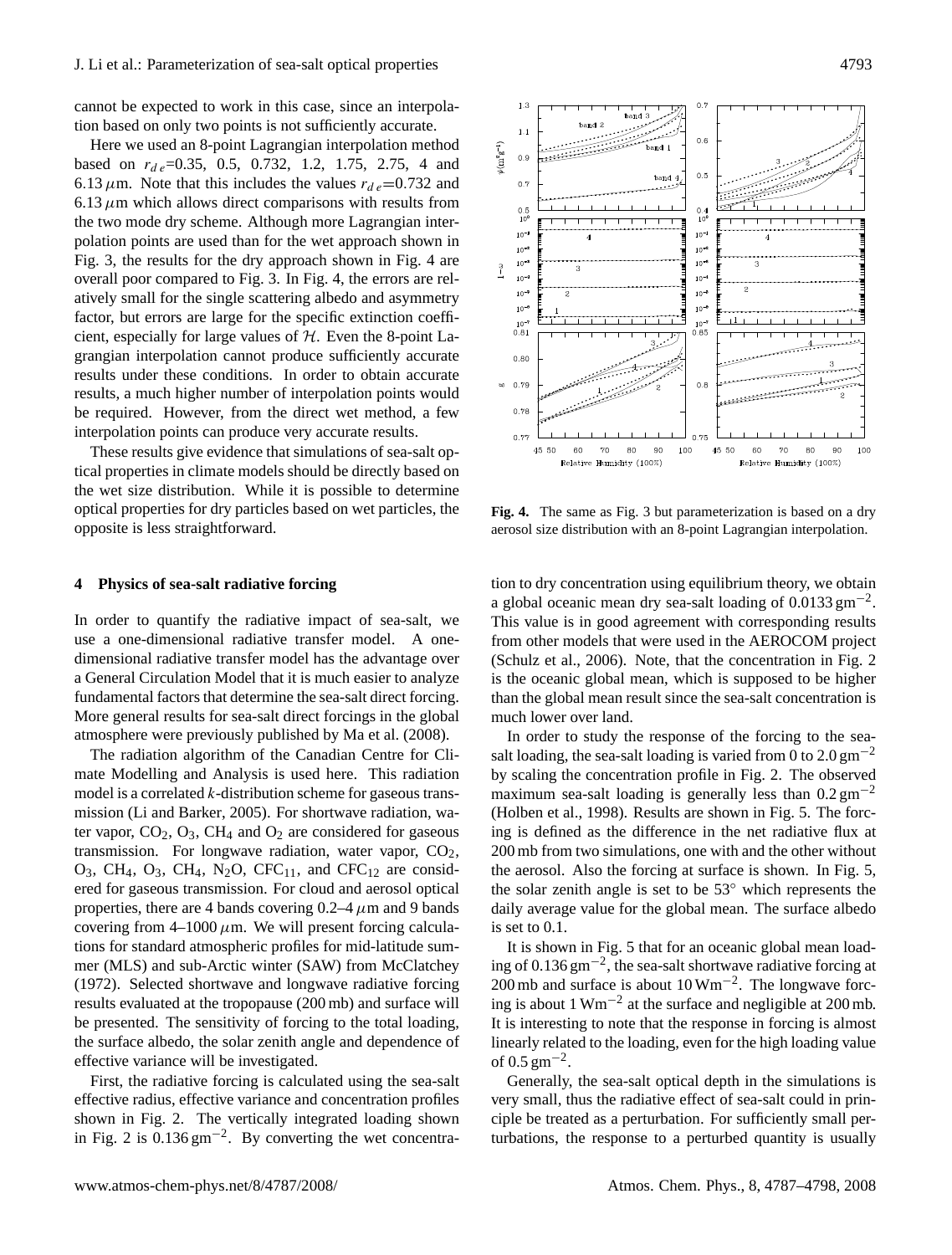

<span id="page-7-0"></span>ered. The sea-salt vertical profiles of  $r_e$ ,  $v_e$  and concentration are the same as for Fig. [2.](#page-2-0) Concentrations are scaled linearly relative to the profiles shown in Fig. 2 (as discussed in the text). [The](#page-2-0) corresponding thick lines refer to results for the same input conditions but with a low cloud located between 751 to 822 mb with a liquid water content of  $0.28 \text{ gm}^{-3}$ . **Fig. 5.** The sea-salt shortwave radiative forcing (upper panels) and longwave radiative forcing (lower panels) at 200 mb (dashed lines) and at surface (solid lines). Two atmospheric profiles of MLS (middle latitude summer) and SAW (sub-Arctic winter) are consid-

of Eq. 21). The simulated forcings are different for MLS and linear, even for a non-linear problem (see the later discussion SAW despite identical aerosol properties in the calculations. The SAW atmosphere is drier. This produces less attenuation (i.e. sum of scattering and absorption) of shortwave radiance by water vapor above the layer with high sea-salt concentrations in the lower atmosphere. The relatively large incident shortwave flux produces a larger sea-salt forcing compared to MLS case. The sea-salt shortwave forcing is slightly lower at 200 mb in comparison with the forcing at the surface, for a given loading. At 200 mb, the shortwave forcing is mainly caused by the change of upward flux due to scattering by the sea-salt, while at the surface the shortwave forcing is mainly caused by the attenuation of the downward flux.

For the longwave, the radiative forcing is about one order of magnitude smaller than the corresponding shortwave forcing and is opposite in sign. The negative shortwave forcing means that the sea-salt acts to reduce the shortwave energy reaching the lower troposphere and thus causes a cooling, whereas the positive longwave forcing means that the sea-salt acts like a greenhouse gas in that it acts to prevent radiation loss to space. In a similar fashion to the shortwave forcing in which the change is mainly caused by the change in the upward flux, the longwave forcing at surface is caused by the change in the downward flux. Aerosols can reduce the downward flux of the longwave radiation and also can enhance the emission to the surface. The aerosol longwave direct forcing for the downward flux is determined by these two opposing factors.



<span id="page-7-1"></span>**Fig. 6.** The sea-salt shortwave radiative forcing versus surface albedo. The atmospheric profile and sea-salt vertical profiles are the same as in Fig. [2.](#page-2-0) The solar zenith angle is  $53^\circ$ .

Fig. 6. The solution for the upward flux surface and sea-salt shorteness of the upward flux ortwave forc- for longwave radiative transfer through such aerosol layers is The sea-salt longwave forcing is extremely small at 200 mb, generally less than 0.1 Wm<sup>-2</sup>. In order to explain the weak infrared forcing at the tropopause, a simple analytical approach has been developed. We first assume that the sea-salt is located in the lower atmosphere. For simplicity, we assume an isothermal longwave radiation source, i.e. a constant Planck function, B, for the temperature at the midgiven by [\(Li,](#page-10-17) [2002\)](#page-10-17),

$$
F^{\uparrow} = F_0^{\uparrow} e^{-\kappa/\mu_1} + (1 - e^{-\kappa/\mu_1}) B \tag{21}
$$

layer and  $F_0^{\uparrow}$  is the incoming flux where  $\kappa$  is the total absorptance depth with no aerosol contribution,  $F^{\uparrow}$  is the upward out-going flux from the considered  $\int_0^1$  is the incoming flux from the surface,  $1/\mu_1$  is the diffusivity factor. Assuming the aerosol layer with absorptance depth  $\Delta \kappa(\Delta \kappa \ll \kappa)$ , the forcing is

$$
\Delta F^{\uparrow} = -F_0^{\uparrow} e^{-(\kappa + \Delta \kappa)/\mu_1} - (1 - e^{-(\kappa + \Delta \kappa)/\mu_1}) B + F_0^{\uparrow} e^{-\kappa/\mu_1} + (1 - e^{-\kappa/\mu_1}) B \approx (F_0^{\uparrow} - B) e^{-\kappa/\mu_1} \Delta \kappa . \tag{22}
$$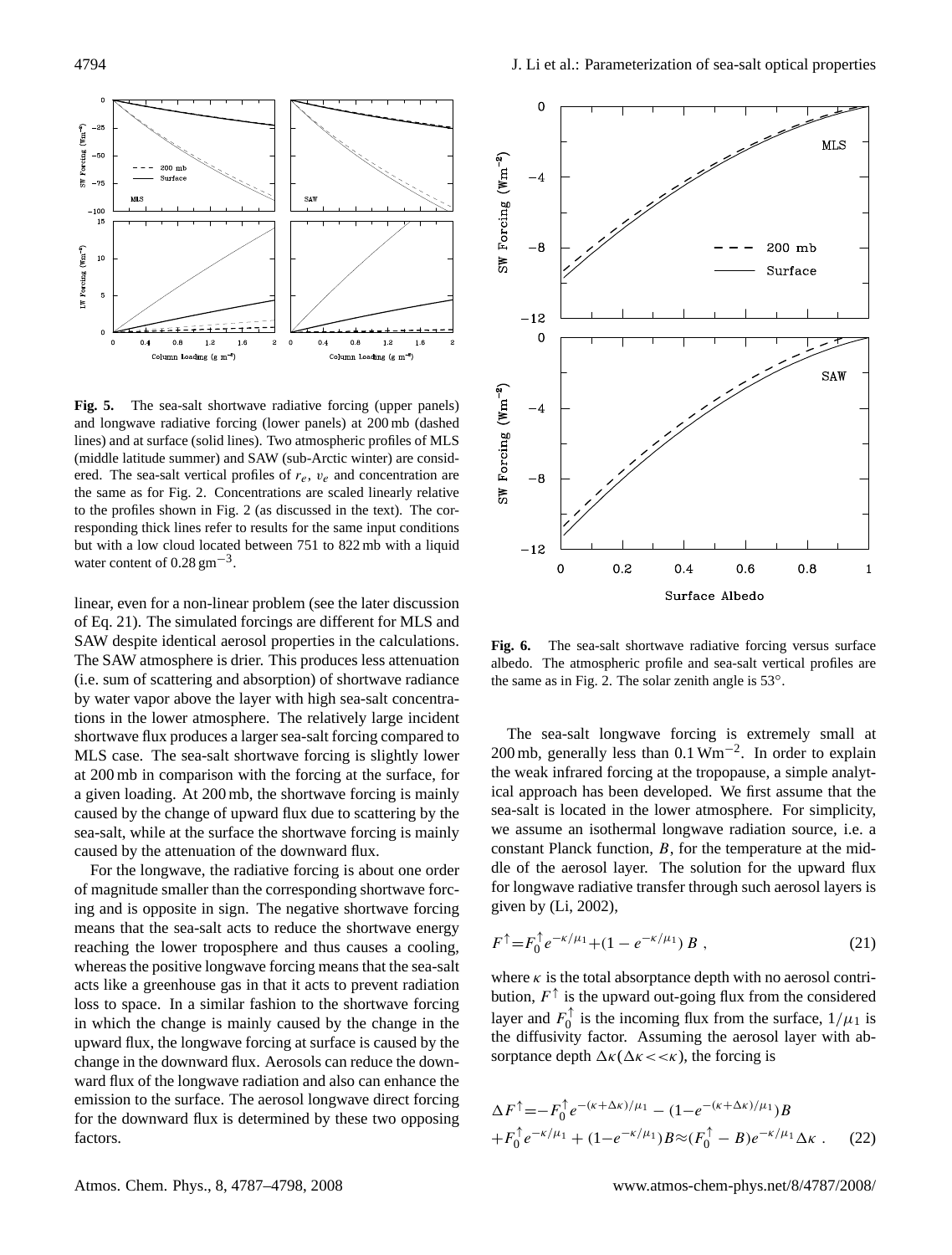In the lower atmosphere, the difference in temperature between the atmosphere and surface is small. Therefore the values of  $F_0^{\uparrow}$  $\int_0^1$  and *B* are similar and the forcing is small. Generally  $F_0^{\uparrow} > B$ , thus the longwave forcing at the tropopause is positive, but the sign of the forcing may change if there is a strong temperature inversion in the lower atmosphere.

Equation (22) can be used to interpret the linear response of shortwave and longwave forcing to the loading as shown in Fig. [5.](#page-7-0) In the shortwave case, the forcing calculation is less straightforward compared to the longwave owing to scattering of shortwave radiation. However, a linearized treatment is appropriate for both forcings owing to relatively small perturbations (see previous discussion).

The thick lines in Fig. [5](#page-7-0) show the sea-salt forcing under the same condition but with a low cloud appearing between 751 to 822 mb (the cloud liquid content is specified as  $0.28 \text{ gm}^{-3}$ ). The introduction of a cloud acts to reduced the sea-salt forcing for both cases because the back scattering of shortwave radiation is dominated by the cloud.

Similarly, the response of the shortwave forcing to variations in surface albedo is shown in Fig. [6.](#page-7-1) The aerosol concentration is given in Fig. [2](#page-2-0) and the solar zenith angle is the same as for Fig. [5.](#page-7-0) The ocean is optically dark with an albedo that is generally less than 0.1. We note that seasalt over highly reflective surfaces such as sea-ice can have a dramatic impact on the forcing, leading to large reduction in the magnitude of the forcing as the albedo of the surface approaches unity. This is easy to understand for the shortwave forcing at the surface since the magnitude of the net shortwave flux at the surface diminishes as the surface albedo approaches unity. For the forcing at 200 mb, the reduction of the magnitude of the forcing is mostly caused by a reduction in the difference in the reflected upward fluxes (with and without aerosol input). Over a high albedo, more photons are reflected back to the space, and so the effect of reflection by the aerosol layer does not make a significant difference to the total reflection, so the effect on the forcing is minimal. The sea-salt shortwave forcing also varies with the solar zenith angle. For Fig. [7,](#page-8-0) the sea-salt input is the same as for Fig. 6 but with a solar zenith angle varying from 0 to 90° and for a surface albedo of 0.1. It is found for both the MLS and SAW that the shortwave forcing is positive for zenith angles less than about 30◦ . For larger solar zenith angles, the shortwave forcing becomes negative. Therefore the commonly accepted concept of negative sea-salt shortwave forcing does not apply under these circumstances. The sign of sea-salt forcing is highly dependent on the direction of incoming shortwave radiation. When the solar zenith angle is small, the scattering by the sea-salt is mostly downwards. Effects of sea-salt on downward scattering are relatively small so that the fluxes do not depend strongly on the amount of sea-salt. However, the shortwave flux reflected by the surface and escaping to space is reduced by the absorption in the sea-salt layer at near infrared bands. For larger solar zenith angles, the up-scatter



<span id="page-8-0"></span>**Fig. 7.** The sea-salt shortwave radiative forcing versus solar zenith angle. The atmospheric profile and sea-salt vertical profiles are the same as for Fig. [2.](#page-2-0) A surface albedo of 0.1 is assumed.

from the sea-salt increases as the incident angle increases. In this case, the strong forward scattering in the phase function begins to contribute to the up-scatter and hence reflection.

as for Fig. 6 larger, the incoming radiation is more horizontal in direc- $90^\circ$  and for a tion. This is associated with an increased probability that  $5^\circ$ The negative shortwave forcing does not increase monotonically with solar zenith angle, and for very large angles the magnitude of the forcing becomes very small. Two competing factors are important. As the solar zenith angle gets the strong forward diffraction peak will contribute to the upscatter and reflection. On the contrary, the increased solar zenith angle decreases the flux to the sea-salt layer. In the limit of grazing incident radiation, the flux and consequently forcing tends to zero. The result of the competition of these two processes is a maximum negative forcing at about 75◦ .

> 26 here does not occur for sulfate aerosols. For sulfate aerosol, It is worthy to point out the positive solar forcing found our calculations show that the radiative forcing for sulfate aerosol is always negative even at 0◦ solar zenith angle. The particle size of sulfate aerosol is about one order smaller than that of sea-salt. The forward scattering therefore is weak and above physical explanation of positive forcing does not apply.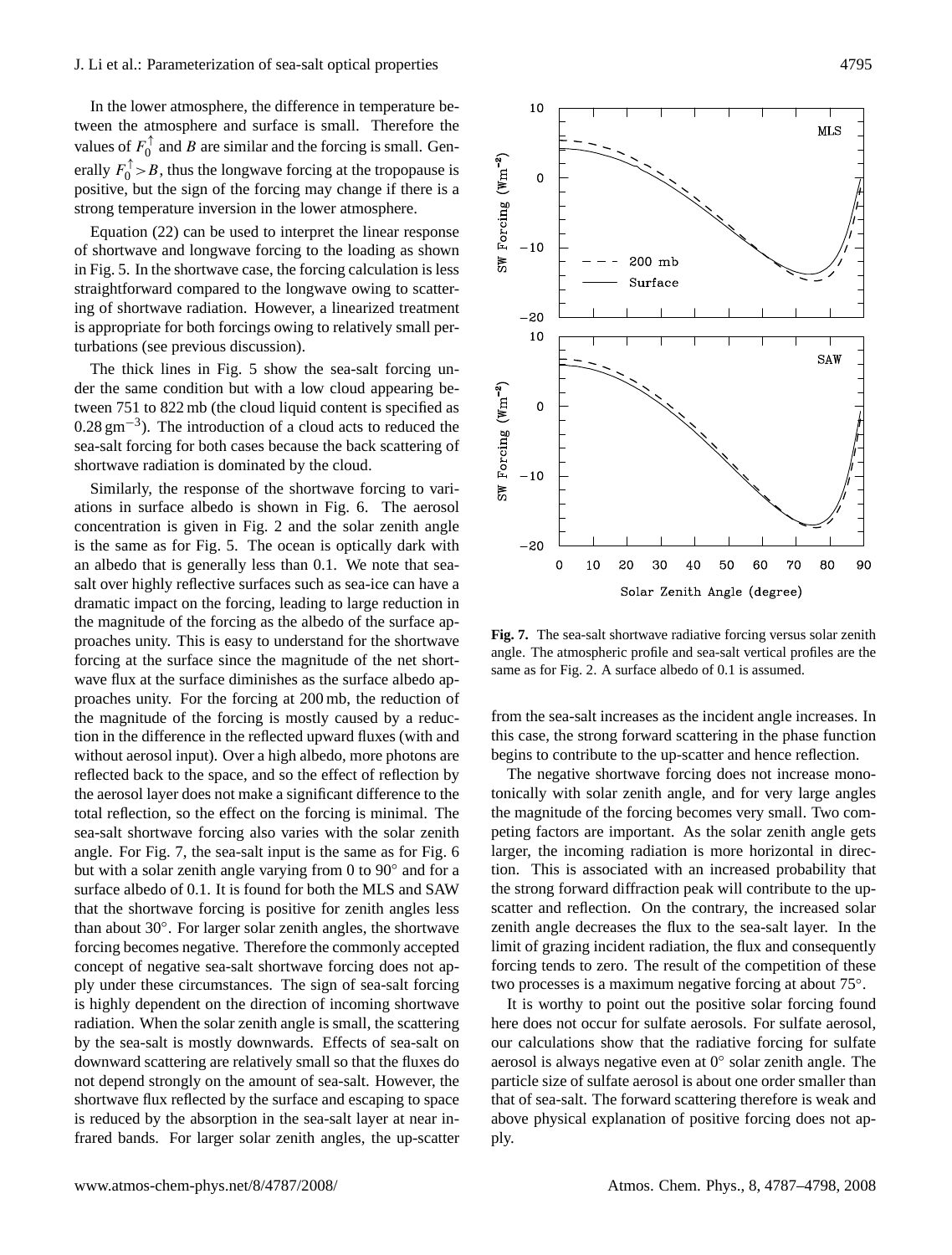

<span id="page-9-0"></span>for constant  $v_e$ =0.8 relative to the results for  $v_e$  from the profile shown in Fig. [2.](#page-2-0) Circles identify dotted and solid lines for the same effective variance. **Fig. 8.** The differences in radiative forcing between constant  $v_e$ against the results of Fig. [5](#page-7-0) (clear sky case) with  $v_e$  profile shown in Fig. [2.](#page-2-0) All other input parameters are the same as those for Fig. [5](#page-7-0) (clear sky case).  $\Delta v_e 1=v_e(0.4)-v_e(Fig.2)$  $\Delta v_e 1=v_e(0.4)-v_e(Fig.2)$  $\Delta v_e 1=v_e(0.4)-v_e(Fig.2)$  represents the results for constant  $v_e$ =0.4 relative to the results for  $v_e$  from the profile shown in Fig. [2.](#page-2-0)  $\Delta v_e^2=v_e(0.8)-v_e(Fig.2)$  $\Delta v_e^2=v_e(0.8)-v_e(Fig.2)$  $\Delta v_e^2=v_e(0.8)-v_e(Fig.2)$  represents the results

The positive shortwave forcing for small solar zenith angle may partly explain small negative sea-salt shortwave forcing observed in the tropics, since small solar zenith angles occur more frequently in the tropics compared to the extratropics. Of course, another very important reason for small shortwave sea-salt forcings in the tropics is the relatively low wind speed compared to the extratropics which are generally associated with lower production rates for sea-salt particles.

The aerosol effective radius plays a critical role in radiative transfer. This is particularly true for the shortwave spectrum. For a given aerosol burden, smaller particles reflect more shortwave energy to space relative to large particles. This is because smaller particles have a much smaller forward scattering peak. However, the differences in forcing for changes in effective variance are not believed to be impor-tant for radiative forcing [\(Chylek and Wong](#page-10-24), [1995\)](#page-10-24). To our knowledge, this has not been verified with calculations using observed values of  $v_e$  in the real atmosphere. In order to investigate the impact of  $v_e$  on forcings, we used the same sea-salt input as for Fig. [5,](#page-7-0) but replaced the  $v_e$  profile shown in Fig. [2](#page-2-0) with two constant values  $v_e$ =0.4 and 0.8, respectively. The differences in forcings for  $v_e$ =0.4 ( $v_e$ =0.8) relative to the results for Fig. [5](#page-7-0) with a vertically varying  $v_e$  taken from Fig. [2](#page-2-0) are shown in Fig. [8.](#page-9-0) According to Fig. [8,](#page-9-0) results are not sensitive to  $v_e$  for both shortwave and longwave. The maximum difference is less than  $0.2 \text{ Wm}^{-2}$ . Compared to the results in Fig. [5,](#page-7-0) the relative difference in the forcings is very small. As  $v_e$  increases, compensating effects of greater numbers of larger and smaller particles as well as a reduction in the mid-range lead to this effect. We therefore use  $v_e$ =0.65, as presented in Table 1.

## **5 Conclusions**

We have presented a new parameterization of the shortwave and longwave optical properties for sea-salt aerosol. The shortwave part of the parameterization represents an improvement over previous work [\(Dobbie et al.,](#page-10-5) [2003\)](#page-10-5) by using an efficient method for the calculation of the optical properties based on the wet sea-salt aerosol size distribution. For the longwave, we note this to be the first parameterization for sea-salt optical properties to appear in the literature. The parameterization is based on results from Mie calculations for five values of the effective radius. A Lagrangian interpolation is proposed to obtain results for other values of the effective radius. Results for sea-salt aerosol optical properties are in better agreement with Mie calculations for a wide range of aerosol particle sizes compared to a two mode scheme based on dry sea-salt aerosol size distribution.

It is shown that the effective variance has only a small impact on sea-salt radiative forcings, based on values of the effective variance varying from 0.5 to 0.8 for the studied atmospheric profiles. We have therefore used a single value for this parameterization of  $v_e$ =0.65.

Variations in sea-salt size distributions in terms of effective radius and sea-salt column loading have been shown to have a strong impact on radiative forcings. Both the sea-salt shortwave forcing and longwave forcing were shown to respond nearly linearly to the sea-salt loading for a realistic range of values. The nearly linear response can be attributed to the relatively small perturbation of sea-salt aerosol to the radiative transfer process in the atmosphere. It is further confirmed that the surface albedo can substantially affect the sea-salt shortwave forcing, with the forcing diminishing toward zero as the surface albedo tends to unity.

It is interesting to note that sea-salt can generate a positive shortwave forcing when the solar zenith angle is less than 30◦ . For small solar zenith angles, the scattering in the seasalt layer is mostly forward and downward with only small effects of sea-salt on back scattering of the shortwave radiation. The absorbing components of sea-salt, however, cause a reduction in the shortwave flux reaching the surface and therefore may lead to a positive shortwave forcing. These results should be emphasized since traditionally it is assumed that the sea-salt shortwave forcing is negative. Also, it is interesting to note that the sea-salt longwave forcing can be negative when there is a large temperature inversion in the lower atmosphere. We note that in general the shortwave forcing is greater than the longwave forcing by an order of magnitude for the results presented.

This work offers a versatile and efficient parameterization for sea-salt at shortwave and longwave wavelengths that is appropriate for implementation in GCMs. We note that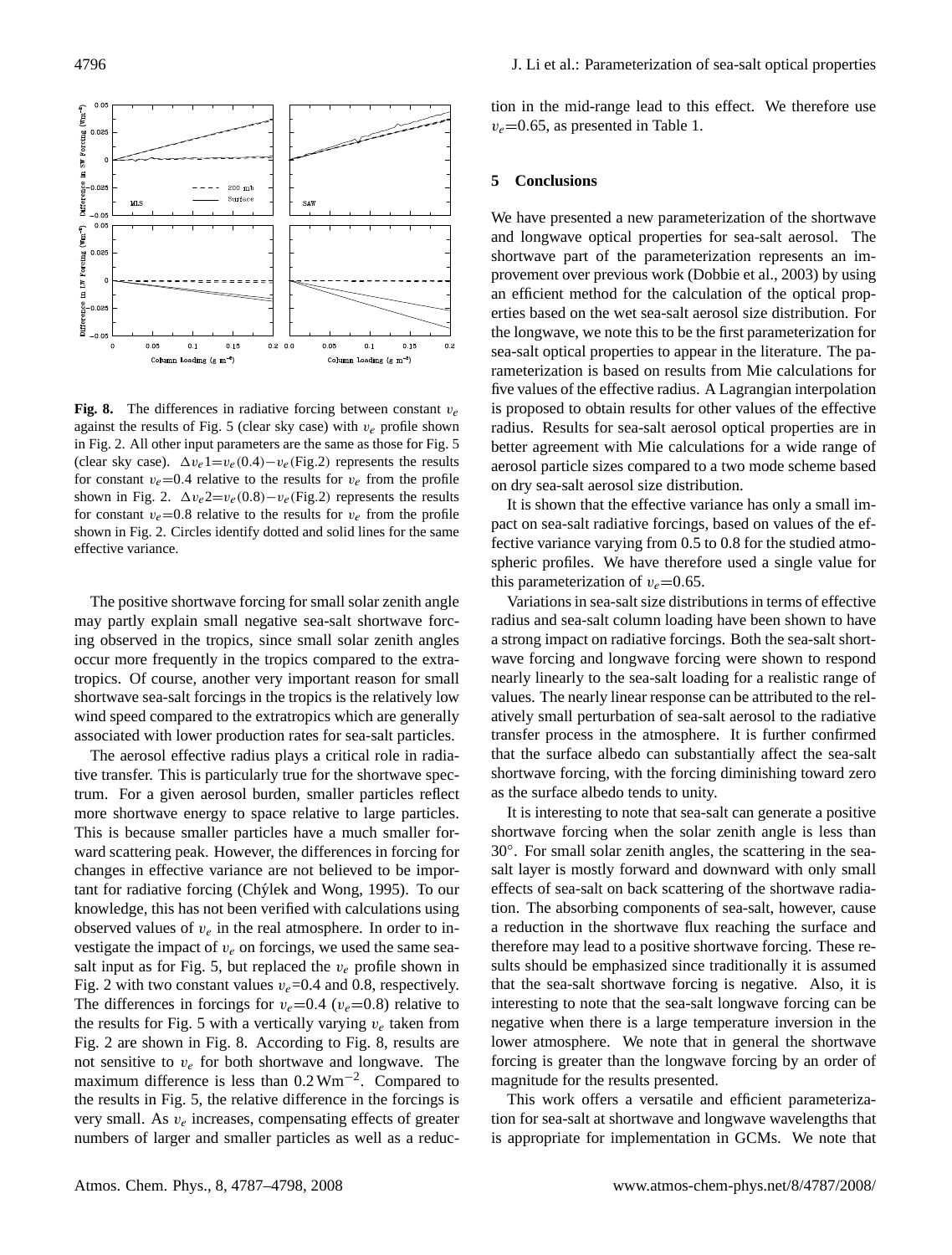the parameterization presented in the paper can be modified for other band structures. Parameterization coefficients in Eqs. (16–18) for the 25 single wavelength values between 0.2 to  $4 \mu$ m and the coefficients in Eq. (20) for 39 single wavelength values between 4 to 50  $\mu$ m are available from the authors. Also the data of sea-salt optical properties for radii less than  $0.732 \mu m$  and larger than  $6.13 \mu m$  are available upon request.

*Acknowledgements.* We are grateful to R. Lewis and C. Reader and three anonymous reviewers for their constructive comments.

Edited by: V. Fomichev

### **References**

- <span id="page-10-2"></span>Alley, R. B.: The Younger Dryas cold interval as viewed from central Greenland, Quaternary Sci. Rev., 19 213–226, 2000.
- <span id="page-10-7"></span>Bäumer, D., Lohmann, U., Lesins, G., Li, J., and Croft, B.: Parameterizing the optical properties of carbonaceous aerosols in the Canadian Centre for Climate Modeling and Analysis Atmospheric General Circulation Model with impacts on global radiation and energy fluxes, J. Geophys. Res., 112, D10207, doi:10.1029/2006JD007319, 2007.
- <span id="page-10-24"></span>Chylek, J. and Wong, J. G. D.: Effect of absorbing aerosols on ´ global radiation budget, J. Geophys. Res. Lett., 22, 929–931, 1995.
- <span id="page-10-0"></span>Haywood, J. M., Ramaswamy, V., and Donner, L. J.: A limitedarea-model case study of the effects of sub-grid scale variations in relative humidity and cloud upon the direct radiative forcing of sulfate aerosol, Geophys. Res. Lett., 24, 143–146, 1997.
- Haywood, J. M. and Shine, K. P.: Mult-spectral calculations of the direct radiative forcing of tropospheric sulphate and soot aerosols using a column model, Q. J. R. Meteorol. Soc., 123, 1907–1930, 1997.
- <span id="page-10-19"></span>Dobbie, J. S., Li, J., and Chylek, P.: Two and Four Stream Optical ´ Properties for Water Clouds and Solar Wavelengths, J. Geophys. Res., 104, 2067–2079, 1999.
- <span id="page-10-5"></span>Dobbie, J. S., Li, J. Harvey, R., and Chylek, P.: Sea-salt optical ´ properties and GCM forcing at solar wavelengths, Atmos. Res., 65 (special issue for aerosol), 211–233, 2003.
- <span id="page-10-9"></span>Fitzgerald, J. W.: Approximation formulas for the equilibrium size of an aerosol particle as a function of its dry size and composition and the ambient relative humidity, J. Appl. Meteor., 14, 1044– 1049, 1975
- <span id="page-10-15"></span>Hale, G. M. and Querry, M. R.: Optical constants of water in the 200 nm to 200 um wavelength region, Appl. Opt., 12, 555–563, 1973.
- <span id="page-10-11"></span>Holben B. N., Eck, T. F., Slutsker, I., Tanre, D., Buis, J. P., Setzer, A., Vermote, E., Reagan, J. A., Kaufman, Y., Nakajima, T., Lavenu, F., Jankowiak, I., and Smirnov, A.: AERONET – A federated instrument network and data archive for aerosol characterization, Rem. Sens. Environ., 66, 1–16, 1998.
- <span id="page-10-12"></span>Koepke, P., Hess, M., Schult, I., and Shettle, E. P.: Global Aerosol Data Set. Report No. 243 of the Max-Planck-Institut für Meteorologie, Hamburg, ISSN 0937-1060, 44 pp., 1997.
- <span id="page-10-8"></span>Lewis, E. R. and Schwartz, S. E.: Sea salt aerosol production: Mechanisms, methods, measurements and models – a critical review, 413 pp., Geophysical Monograph, 152, 2004.
- <span id="page-10-13"></span>Lewis, E. R. and Schwartz, S. E.: Comment on size distribution of sea-salt emissions as a function of relative humidity, Atmos. Env., 40, 591–592, 2006.
- <span id="page-10-14"></span>Lewis, E. R.: An examination of Köhler theory resulting in an accurate expression for the equilibrium radius ratio of a hygroscopic aerosol particle valid up to and including relative humidity 100%, J. Geophys. Res., 113, D03205, doi:10.1029/2007JD008590, 2008.
- <span id="page-10-18"></span>Li, J., Wong, J. G. D., Dobbie, J. S., and Chýlek, P.: Parameterization of the optical properties and growth of sulfate aerosols. J. Atmos. Sci., 58, 193–209, 2001.
- <span id="page-10-17"></span>Li, J.: Accounting for unresolved clouds in a 1-D infrared radiative transfer model. Part I: Solution for radiative transfer, cloud scattering, and overlap, J. Atmos. Sci., 59, 3302–3320, 2002.
- <span id="page-10-6"></span>Li, J. and Min, Q.: Parameterization of the optical properties of sulfate aerosols in the in the infrared, J. Atmos. Sci., 59, 3130– 3140, 2002.
- <span id="page-10-21"></span>Li, J. and Barker, H. W.: A radiation algorithm with correlated kdistribution. Part I: local thermal equilibrium, J. Atmos. Sci., 62, 286–309, 2005.
- <span id="page-10-1"></span>Li, J., Scinocca, J., Lazare, M., McFarlane, N., von Salzen, K., and Solheim, L.: Ocean surface albedo and its impact on radiation balance in climate models, J. Climate, 19, 6314–6333, 2006.
- <span id="page-10-10"></span>Ma, X. Y. and von Salzen, K.: Dynamics of the sulphate aerosol size distribution on a global scale, J. Geophys. Res., 111, D08206, doi:10.1029/2005JD006620, 2006.
- <span id="page-10-20"></span>Ma, X. Y., von Salzen, K., and Li, J.: Modelling sea-salt aerosol and its direct and indirect effects, Atmos. Chem. Phys., 8, 1311– 1327, 2008,

[http://www.atmos-chem-phys.net/8/1311/2008/.](http://www.atmos-chem-phys.net/8/1311/2008/)

- <span id="page-10-22"></span>McClatchey, R. A., Fenn, R. W., Selby, J. E. A., Volz, F. E., and Garing, J. S.: Optical properties of the atmosphere, 3rd ed., AFCRL-72-0497, 108 pp., [NTIS N7318412], 1972.
- <span id="page-10-4"></span>O'Dowd, C. D., Lowe, J. A., Smith, M. H., and Kaye, A. D.: The relative importance of non-sea-salt sulphate and sea-salt aerosol to the marine cloud condensation nuclei population: An improved multi-component aerosol-cloud droplet parameterization, Quart. J. R. Meteorol. Soc., 125, 1295–1313, 1999.
- <span id="page-10-3"></span>Penner, J. E., Andrea, M., Annegarn, H., Barrie, L., Feichter, J., Hegg, D., Jayaraman, A., Leaitch, R., Murphy, D., Nganga, J. and Pitari, G.: Aerosols, their direct and indirect effects: The Scientific Basis. Contribution of Working Group I to the Third Assessment Report of the Intergovernmental Panel on Climate Change, in: IPCC Third Assessment Report, edited by: Houghton, J. T., Ding, Y., Griggs, D. J., Noguer, M., van der Linden, P. J., Dai, X., Maskell, K., and Johnson, C. A., Cambridge Univ. Press, New York, NY, USA, Clim. Change, 289–348, 2001.
- <span id="page-10-23"></span>Schulz, M., Textor, C., Kinne, S., Balkanski, Y., Bauer, S. Berntsen, T., Berglen, T., Boucher, O., Dentener, F., Grini, A., Guibert, S., Iversen, T., Koch, D., Kirkevag, A., Liu, X., Montanaro, V., Myhre, G., Penner, J., Pitari, G., Reddy, S., Seland, O., Stier, P., and Takemura, T.: Radiative forcing by aerosols as derived from the AeroCom present-day and pre-industrial simulations, Atmos. Chem. Phys., 6, 5225–5246, 2006,

[http://www.atmos-chem-phys.net/6/5225/2006/.](http://www.atmos-chem-phys.net/6/5225/2006/)

<span id="page-10-16"></span>Shettle, E. P. and Fenn, R. W: Models for the Aerosols of the Lower Atmosphere and the Effects of Humidity Variations on Their Optical Properties, AFGL-TR-79-0214, ADA085951, 20 September 1979.